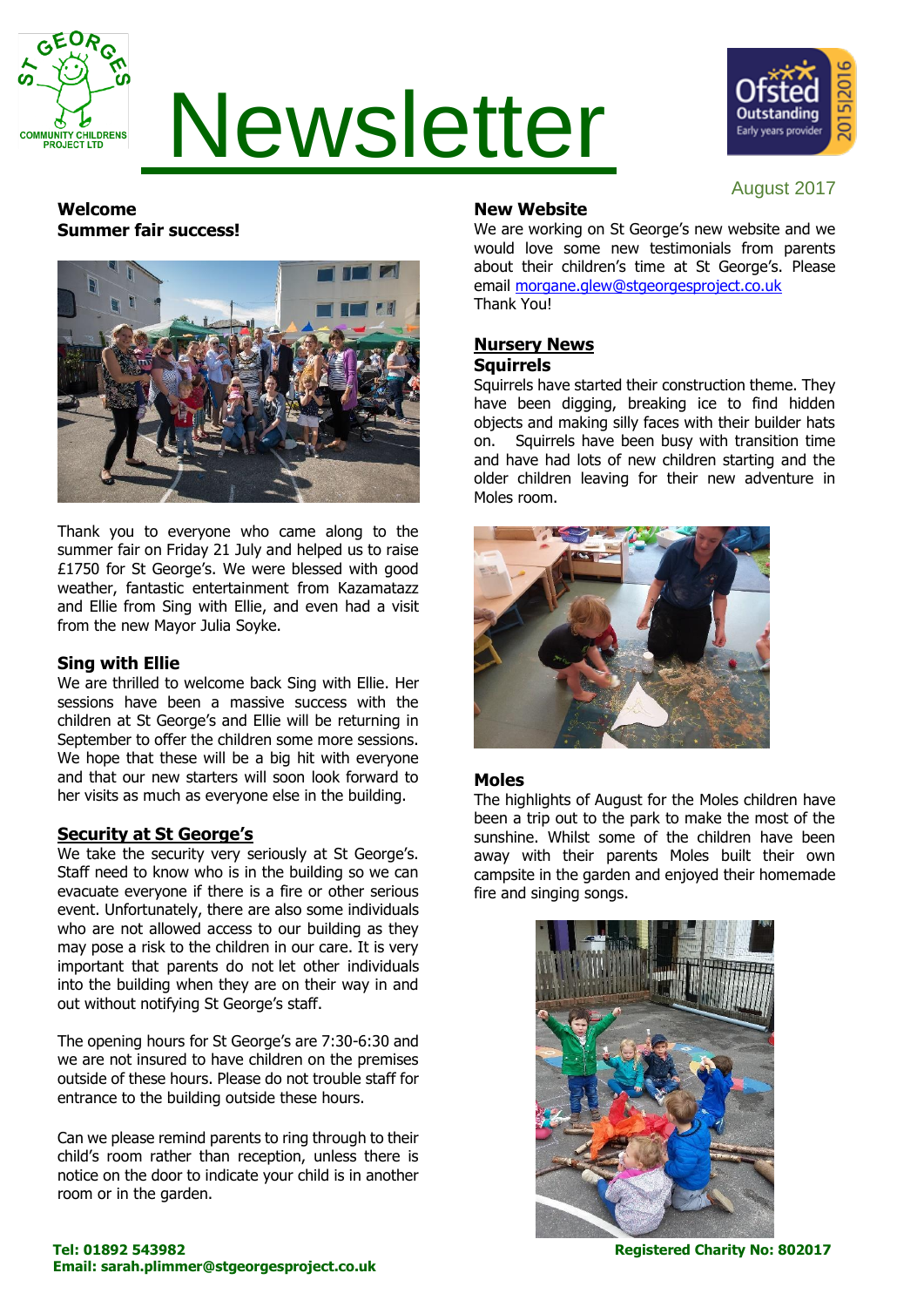#### **Badgers**

Badgers have been looking at African Animals and their environment during August and have created African themed art with monkeys, parrots and elephants.



If you have any washing up liquid bottles and kitchen roll tubes Badgers would like them to be donated for their next art project. Please bring them in! The staff and children are looking forward to September and meeting their new friends at the start of the school term when they will be thinking about their new topic 'Autumn'.

# **Holiday Club**

The Holiday Club have explored numerous different themes over the summer including science, sport and cooking. Some of the highlights were creating and erupting volcanoes, the egg drop challenge and cooking their own pizzas. The Holiday Club also went on several trips over the six weeks, they visited Bedgebury Pinetum, The Hop Farm as well as Tilgate Park and Nature Centre. The children particularly enjoyed seeing new and exciting animals.



# **Kitchen News**

Our kitchen produces a huge number of meals each week! This month they have been supplementing their trip to the grocer's by making use of the allotment that the children have been growing produce in. Some of the garlic, onions, potatoes, raspberries, tomatoes, runner beans and courgettes that have been consumed this month have been grown here at St George's. Most of the St George's grown produce has been picked by the children and everyone enjoys eating it.



#### **Fundraising news**

## **St George's is up for a Love Where We Live Award**

We're delighted to share the news that St George's is one of three finalists in the local Love Where We Live Awards, in the Charity of the Year category. The awards are organised by Tunbridge Wells Council and celebrate the people who make Tunbridge Wells a great place to live. Winners will be announced on Wednesday 4 October – fingers crossed!

#### **Commando Series- have you got what it takes?**



On 11<sup>th</sup> and 12<sup>th</sup> November you can get sponsored to test your mettle at the Commando endurance course at Hever Castle. Taken on a 6km or 12km course complete with 21 of the toughest obstacles straight out of the Commando test book. Raise money for St George's and earn ultimate bragging rights! Sign up at<http://commandoseries.co.uk/>

**Vote for St George's at John Lewis** We've been chosen as one of our local John Lewis' charity to support from August – October. If you're in John Lewis on the North Farm industrial estate, make sure you drop a token in for St George's.



**Email: sarah.plimmer@stgeorgesproject.co.uk**